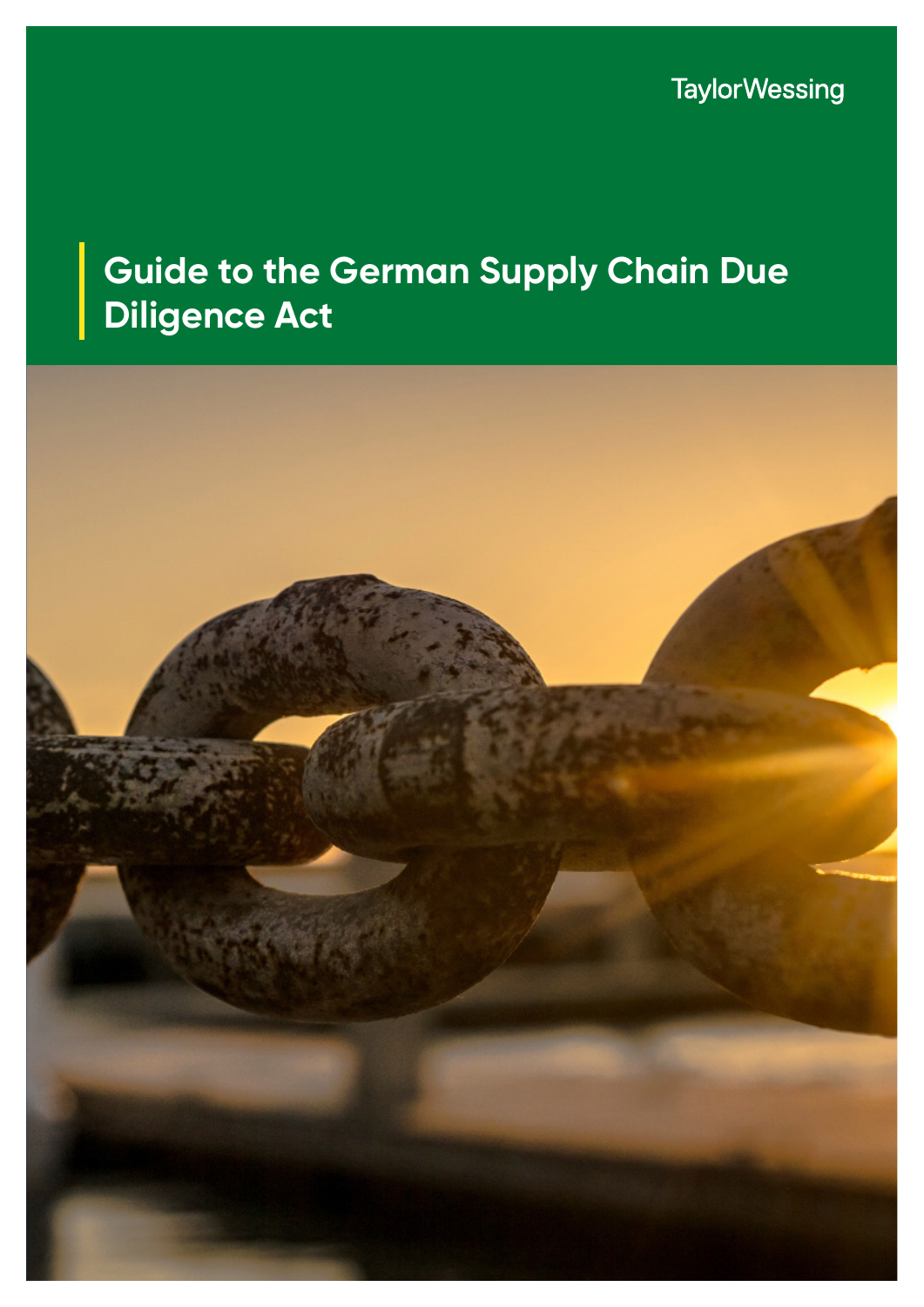On 11 June 2021 the Supply Chain Due Diligence Act (the "Act") passed the German Federal Parliament, on 25 June 2021 it passed the German Federal Council. It will come into force on 1 January 2023 (applicable to German companies of at least 3,000 employees; as of 1 January 2024 of at least 1,000 employees). In legal terms, the Actprimarily means that companies will need to adapt and update their compliance and sustainable contract drafting, particularly when it comes to purchasing.

This guide makes recommendations in line with the legal duty of care catalogue (= risk management, risk analysis, policy statement, preventive measures, remedial measures, complaints procedure and documentation and reporting obligations), so that companies can comply with the legal requirements.

For an overview on which companies are affected by the law, what the law requires and what sanctions may be imposed for violations, [click here](https://www.taylorwessing.com/en/insights-and-events/insights/2021/07/overview-of-the-german-supply-chain-due-diligence-act).

# **What needs to be done specifically?**

# **"To-do"**

Introduce or update risk management and conduct risk analysis as well as establish complaints procedure/document all these measures. **110-do"**<br>
Introduce or update risk management and<br>
conduct risk analysis as well as establish<br>
complaints procedure/document all these



**"To-do"**  Draft or revise policy statement. **2 1.10-do"**<br>Draft or revise policy statement.



# **"To-do"**

Take or review preventive and remedial actions where risks are identified, e.g. supplier selection/control, codes of conduct, training, sustainable contract design/document all these actions.



**"To-do"** Report once a year.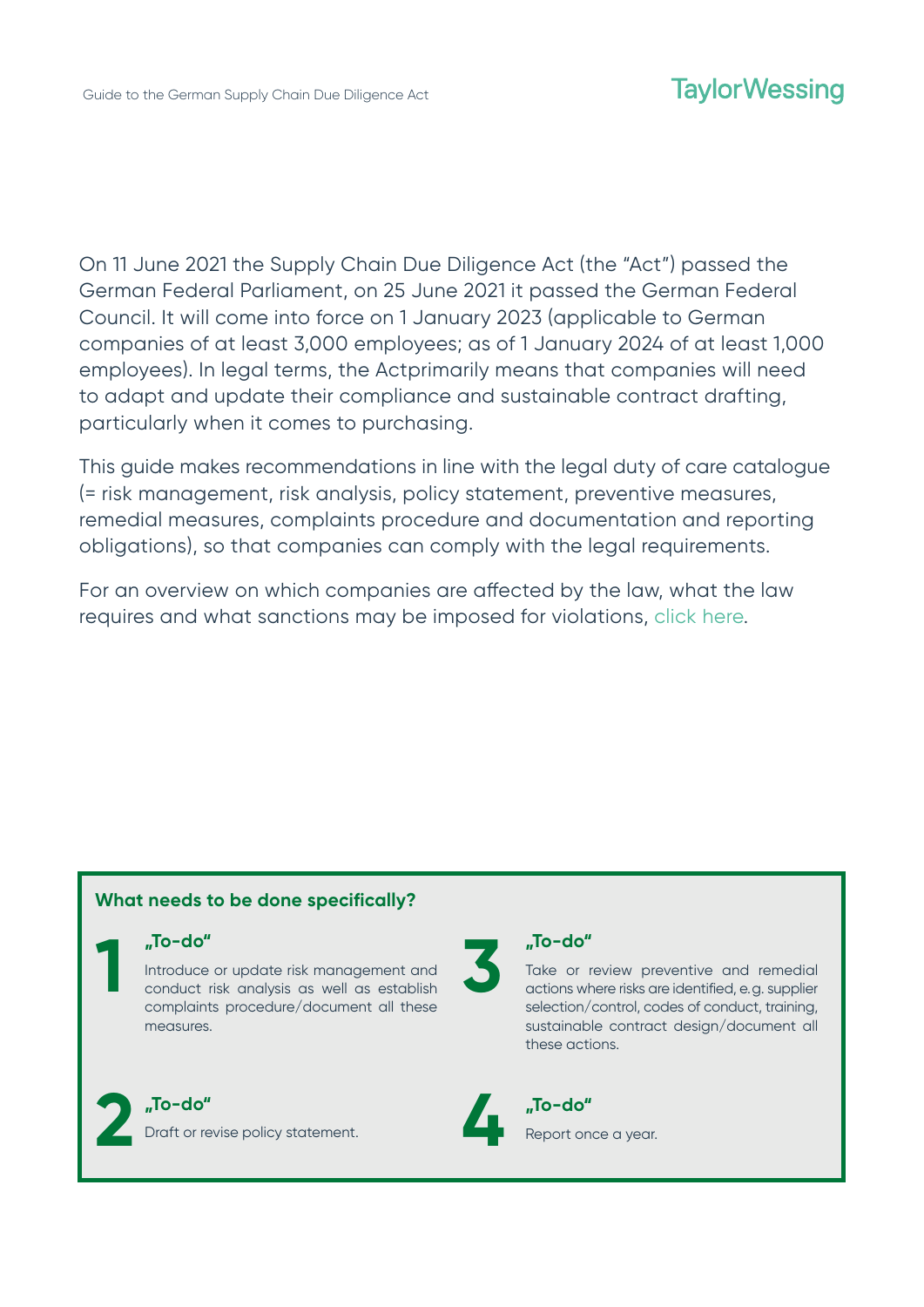# **TaylorWessing**



#### **Risk management**

The Act requires companies to introduce and effectively implement adequate risk management. Here is what you should do:

- n Set up a **"Supply Chain Act Roundtable"** to allocate and define long-term responsibilities. At a minimum, the management, compliance, legal, purchasing and (if available) CSR department should be involved. **Tip:** Other departments may also be able to contribute valuable information, e.g. product development, quality management. The "Supply Chain Law Roundtable" should meet on a regular basis.
- **n** Track the **responsibilities/monitoring measures** in writing (in your compliance management system). **Tip:** If you already have a company-wide CSR/sustainability strategy, it makes sense to integrate your measures for the implementation of the Act into this strategy (see, for example, provision 6.6.6 of the ISO 26000).
- n As the management, define the **financial and human resources** for appropriate monitoring of the supply chain (= own business as well as direct supplier, in case of substantiated knowledge, also indirect suppliers). A study by the EU Commission estimates additional costs of 0.005% of turnover for monitoring the entire supply chain.
- **n** The Act recommends the creation of the **position of a human rights officer** reporting directly to the management. **Note:** When creating a new position, care should be taken to ensure that this person is sufficiently informed and involved in a timely manner to fulfil his/her duties. He/she should be in regular exchange with other departments involved in order to avoid system errors and minimise human error.
- n At least once a year and on an occasion-related basis, the **management must be informed about the current status of the work.**



**1**

#### **Risk analysis**

The Act requires companies to conduct an appropriate risk analysis as part of the risk management. Here you should do the following:

■ At least once a year and on an occasion-related basis: Determine whether there is a risk that your **own business actions or business actions of your direct (or indirect in the case of indications) supplier violate human rights.** A risk analysis is "occasion-related" if the company must expect a significantly changed or significantly expanded risk situation in the supply chain, for example due to the introduction of new products, projects or a new business field. **Tip:** Anchor the principle of regular risk assessment in your compliance management system.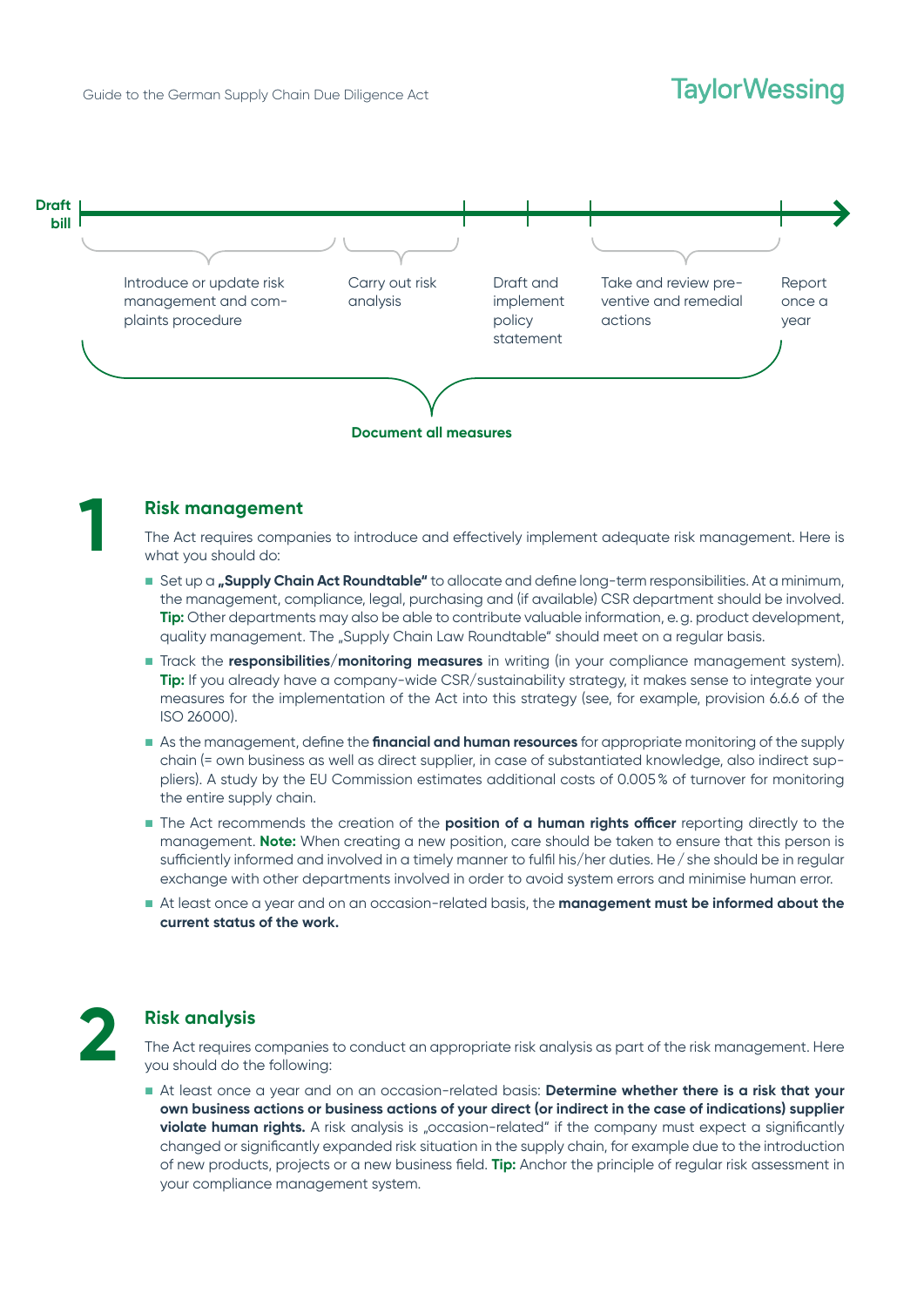# **TaylorWessing**

- To do this, **take stock of all of your company's business activities and business relationships →** Where could human rights be affected? These arise from internationally recognised agreements, in particular the ILO core labour standards, which are referred to exhaustively in the Act. **Note:** The risks for potentially affected persons are to be identified, not the risks for the company itself.
- **Nhat is the best way to take stock?** According to the Act, the method of gathering information is at the discretion of the company. **Tip: Use internal knowledge and existing mechanisms first.** As described above under risk management, a Supply Chain Act Roundtable makes sense here. **Also access external knowledge,** such as the "Infoportal Menschenrechtliche Sorgfalt" of the German UN Global Compact or CSR Risk Checks online (e.g. [https://www.mvorisicochecker.nl/en\).](https://www.mvorisicochecker.nl/en) **Further approaches may be useful or even necessary,** e.g. conduct supplier interviews (especially if the supplier might have superior knowledge or the risk originates from its sphere), conduct on-site inspections, seek discussions with (potentially affected) stakeholders, such as workers, trade unions, local residents. Also take into account findings from the processing of tips gathered in the complaints procedure. **Compliance tip:** Possible contents for interviews/inspections as well as the associated responsibilities, process flows and control mechanisms should be collected and recorded in advance.
- **Present the results in a risk map:** e.g. according to business areas, locations, products, countries of origin.
- **Prioritise the identified risks** (according to "appropriateness criteria" = (i) the nature and scope of the business, (ii) the company's ability to influence the immediate violator, (iii) the expected severity of the violation, (iv) the reversibility of the violation, (v) the likelihood of the violation occurring, (vi) the nature of the contribution to causation), especially if you cannot address everything at the same time. **Note:**  Prioritisation is also not about the company's interests, but the interests of the (potentially) affected parties. **Tip:** In the Act, under the criterion of ability of influence, the "procured quantity" is mentioned as an example. You should take this into account in contractual provisions.
- n **Communicate the results of the risk analysis to the relevant decision-makers in the company,** in particular management, legal, compliance, purchasing, CSR department, human rights officer(s).



#### **Policy statement on procedures, risks, expectations of employees and suppliers**

The Act requires companies to adopt a policy statement and sets out the minimum content in doing so. Here is what you should do:

- n As the management, adopt a policy statement that must include: (i) a description of the company's **duty of care process,** (ii) the **risks identified in the risk analysis** with reference to the relevant international agreements, (iii) **the company's human rights and environmental expectations of its employees and suppliers.**
- **Note:** Policy statements are regularly brief and only broadly state that the company is committed to protecting human rights, which risks in particular the company has identified and what it is doing and expects to do about them (human rights strategy). There are numerous templates on the internet that you can use as a basis. The policy statement serves as the basis for your own code of conduct and the supplier code of conduct. **Tip:** Check (also in the future) whether your existing policy statement is specific enough, as the Act requires that the company at least specifies its essential measures in the context of risk analysis, prevention, remediation, reporting obligations and complaints mechanism. The human rights-related expectations are likely to regularly lie in mitigating and averting human rights risks.
- **Communicate the (new) policy statement** to workers, the works council, suppliers in the supply chain and the general public.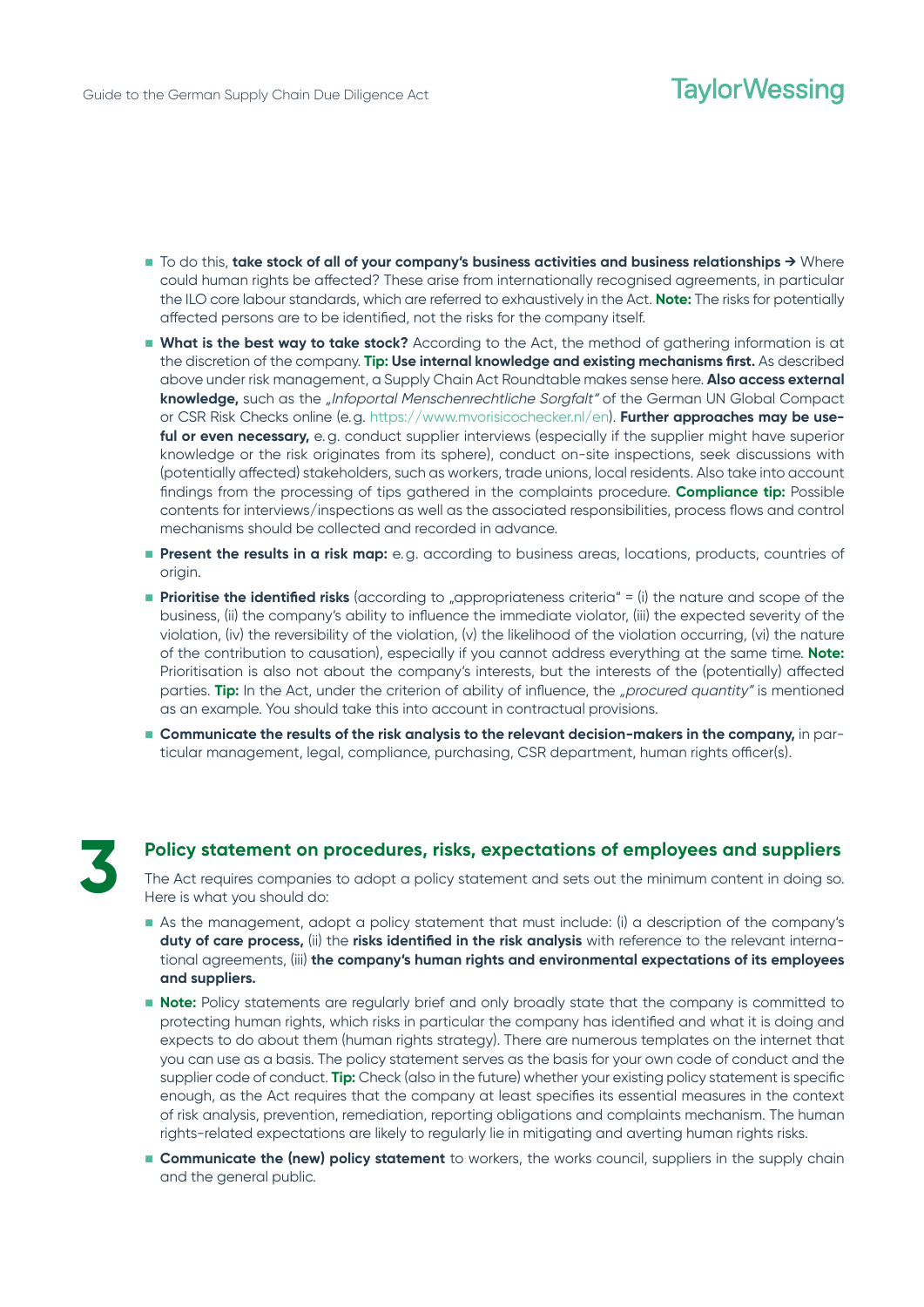

#### **Take preventive measures in your own business**

The Act requires companies to immediately establish appropriate preventive measures in its own business if a risk is identified. Here you should do the following:

- n Develop/update your **codes of conduct for your own business, based on the policy statement. Make regular updates.**
- **n** Integrate **sustainability into your purchasing practices.** Purchasing has a crucial role in avoiding and minimising human rights risks. **Tip:** For guidance on what sustainable procurement can look like, see ISO 20400 "Sustainable Procurement" where you find information on strategy, organisation and processes. **Note:** Interestingly, the explanation of the Act specifically mentions **contract design elements** that have a significant influence on the human rights risk, e.g. purchase prices, delivery times, cost specifications, time pressure. Therefore, especially when concluding contracts in high-risk areas, make sure that the overall design of the contract does not increase the risk of human rights violations. In addition to the relevant contractual elements mentioned in the draft, other elements such as payment terms (not too long) should be taken in to consideration. Moreover, it is advisable to offer the supplier incentives such as bonus regulations or an extension of the business relationship/contract extension option if certain sustainability goals are achieved, or participation in sustainability investments. On the topic of "sus-tainable contract drafting", also read our publication ["Sustainable Supply Chains](https://iot.taylorwessing.com/sustainable-supply-chains-the-supply-chain-act-and-sustainable-contract-design/)".
- **Procurement quideline:** For individual procurement steps (e.g. product development, order placement, purchasing, production lead times), determine which precautions are to be taken to minimise or prevent the identified risks.
- **n** Conduct **employee training/education on the relevant codes of conduct and guidelines (especially in** purchasing), e.g. during on-boarding of new employees. **Tip:** Regular training courses lead to a corresponding sensitisation of the employees and reduce resistance (trade-off thinking). This increases the chances that the implementation measures uner the Act will not fail due to a lack of change management. **Compliance tip:** As far as possible, expand your existing training to include the topic of the Act.
- **n** Check on a risk basis whether the defined measures are actually adhered to and implemented in the individual business areas in the company.
- n The **effectiveness** of the **preventive measures** mentioned under "4" **must be checked once a year as well as on an occasion-related basis.** Findings from the processing of information given in the complaints mechanism shall be taken into account. The measures must be updated immediately if necessary. **Tip:** In order to be able to evaluate whether individual measures are effective, it makes sense to set concrete goals, e.g. with regard to the number of training sessions.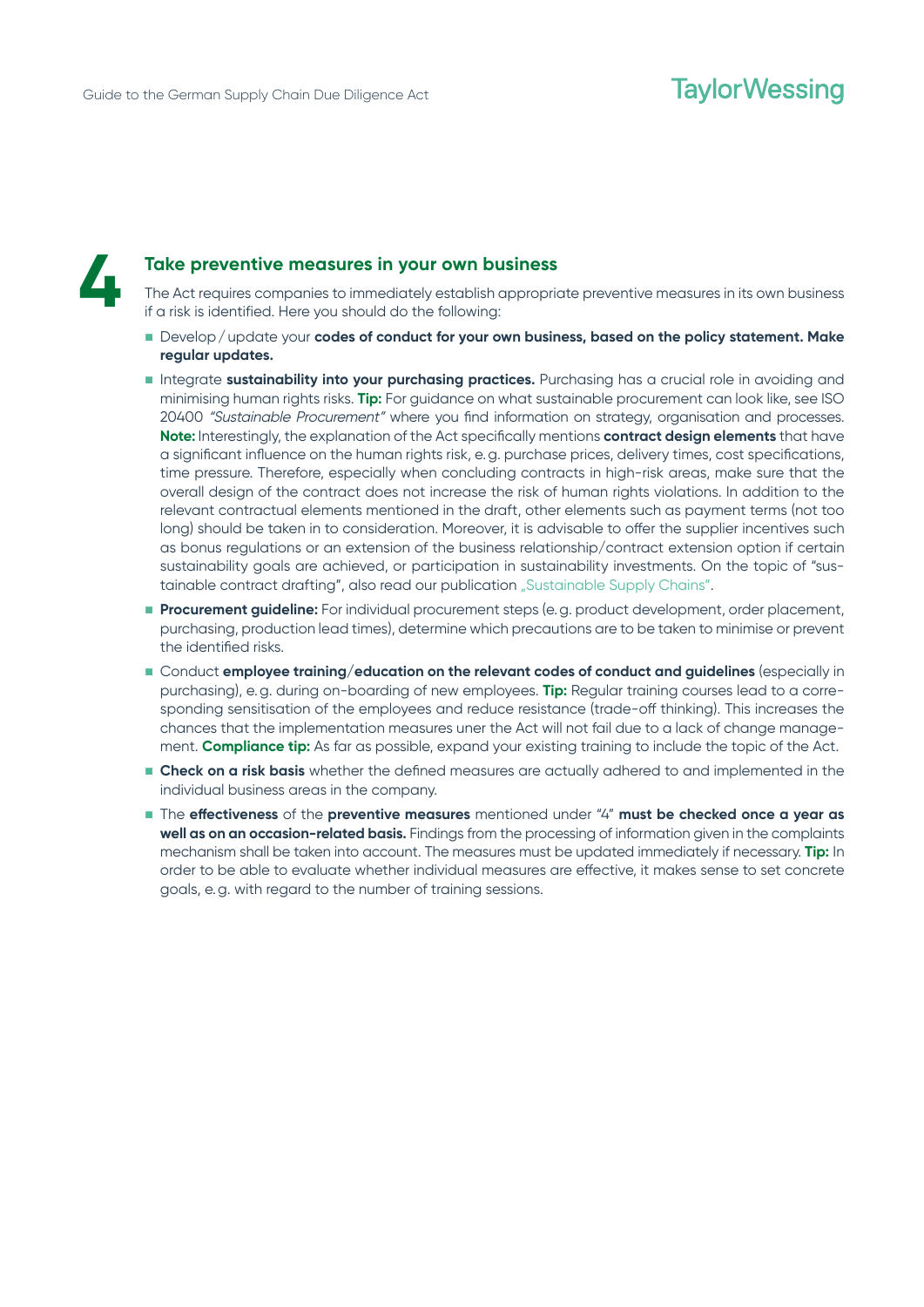

## **Preventive measures with regard to suppliers**

The Act requires that companies must immediately establish appropriate preventive measures with regard to a supplier if a risk is identified. Here you should do the following:

- **n Make careful supplier selection and supplier assessment. Note:** Certifications such as SMETA (SEDEX), SA8000, BSCI or industry-specific seals are only an initial guide, as their content varies. In certain supply chains, there may not even be any suppliers who already have a certificate; in this case, it is even more important that any careful supplier selection also requires your own interviews and checks against your own human rights- and environment-related expectations. **Compliance tip:** Link human rights and environmental issues to existing processes when assessing your business partners.
- n Develop/update your **supplier code of conduct** based on the policy statement. **Make regular updates.**  Attention to supplier development (e.g. long-term cooperation) can also be useful, especially in identified problem areas. Participation in industry initiatives can also be useful and have a risk-minimising effect; in addition, it can possibly increase influence and achieve synergy effects.
- **n Drafting contracts: Commit your contractual partner properly.** In addition to general codes of conduct, this also requires specific provisions in individual contracts, depending on the results of the risk analysis. Contractual regulations consist of an interplay between obligations (conduct obligations, reporting obligations, auditing obligations) and sanctions such as contractual penalties and termination options. The Act also mentions further examples, such as that the contractual partner must only purchase products from selected (previously audited) suppliers or must provide proof that certain products come from certified regions or raw materials from certified smelting plants (chain of custody certification). Interestingly, the Act also specifically mentions the use of "pass-on clauses" in relation to upstream suppliers. In other words, the supplier is to be obliged to enforce its supplier code of conduct also visà-vis its suppliers by means of suitable contractual provisions. **Note:** Until now, such "pass-on clauses" have been viewed critically under German law on GTC's, as they can restrict the supplier's freedom of disposition, so that "effort clauses" have so far tended to be considered permissible. This could change as a result of this law and lead to a need to edit corresponding provisions in supplier code of conducts. On the topic of "sustainable contract drafting", please also read our publication "[Sustainable Supply](https://iot.taylorwessing.com/sustainable-supply-chains-the-supply-chain-act-and-sustainable-contract-design/) [Chains"](https://iot.taylorwessing.com/sustainable-supply-chains-the-supply-chain-act-and-sustainable-contract-design/)[.](https://iot.taylorwessing.com/sustainable-supply-chains-das-lieferkettengesetz-und-nachhaltige-vertragsgestaltung/)
- n Conduct **supplier monitoring,** especially **with regular audits of suppliers. Compliance tip:** Specify in particular which types of checks are to take place (self-disclosure, self-audit, external audit, audit with certification), which questions are to be asked of the supplier, how often such checks are to take place, how this process is to be checked internally and thus designed to be audit-proof.
- **n** Conduct **supplier training/education** on your expectations and identified risks.
- The effectiveness of the preventive measures mentioned under "5" is to be reviewed once a year as well **as on an occasion-related basis.** Findings from the processing of notices according to the complaints mechanism are to be taken into account. The measures must be updated immediately if necessary. **Tip:**  In order to be able to measure whether individual measures are effective, it makes sense to set concrete targets, e.g. with regard to the number of "sustainably" selected suppliers or the number of reviews.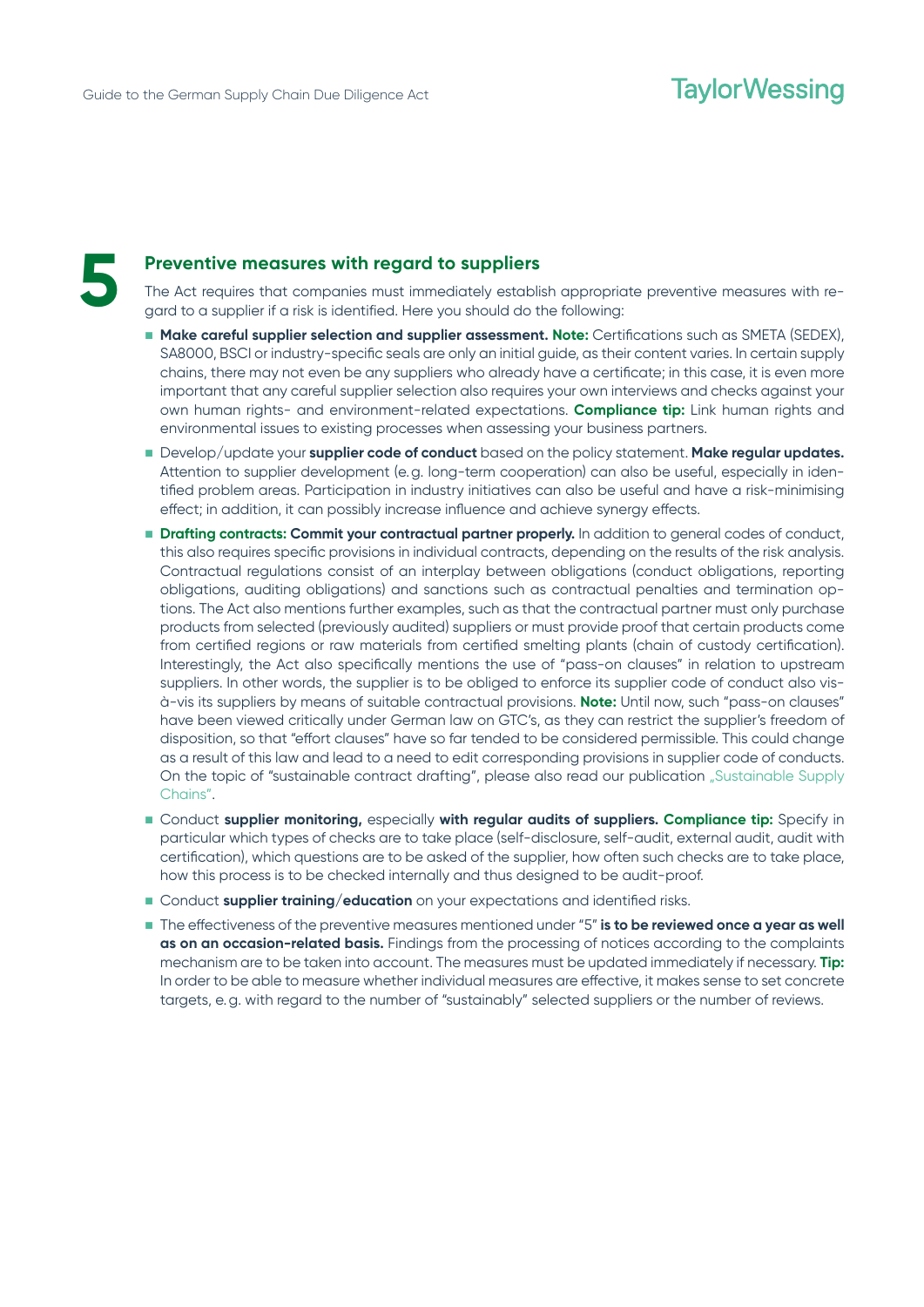

## **Remedial measures**

The Act requires companies to take immediate remedial action to prevent, end or minimise imminent or actual violations. Here is what you should do:

- n In **your own business,** you must take **remedial action** leading to the **cessation of the violation.**
- **n** In the case of (imminent) violations in the **business of your direct (in case you have "substantiated" knowledge" also your indirect) supplier,** if you are not in a position to stop the violation yourself, you must immediately prepare, together with the supplier, a **corrective action (time) plan** to minimise and prevent the violation, typically including the following elements: (i) First, ask your supplier to correct the non-compliance by a specific date. Make your requirements clear and offer concrete support. For example, consider involving affected people, trade union representatives or civil society organisations. (ii) Join forces with other companies to increase pressure on the supplier (e.g. through industry initiatives or through other companies working with the supplier). (iii) If it is foreseeable that the supplier will not comply, enforce a penalty, temporarily suspend business relations or remove the company from possible award lists until the supplier stops the violation. **Compliance tip:** Regularly check whether your escalation levels are leading to success and define responsibilities, both in terms of who has which tasks internally and who is to be informed in which cases. Document your measures. **Tip:** So far, the Act requirements for an action plan will often not be included in a code of conduct in this form, so contractual adjustments should be considered.
- n **Breaking off business relations with a supplier** is only envisaged **as a last resort** in the Act. **Tip:** Look at how the topic of "violations" is reflected in your current codes of conduct. Companies often stipulate that the termination of the cooperation takes place immediately upon the occurrence of a violation. Corresponding regulations may need to be revised.
- The **effectiveness** of the preventive measures mentioned under "6" **must be reviewed once a year and on an occasion-related basis.** Findings from the processing of reports according to the complaints mechanism shall be taken into account. The measures shall be updated immediately if necessary.



#### **Complaints procedure**

The Act requires that companies immediately set up an internal complaints procedure. Here you should do the following:

- n The complaints procedure serves to enable **(i) (potentially) affected persons** in their own business and in and around the supply chain and **(ii) persons who have knowledge of possible violations to point out human rights and environmental risks and violations. Alternatively:** Participation in an external complaints mechanism (e.g. an industry association), provided that it meets the requirements of accessibility, transparency and accountability set out in the law. **Note:** The complaints procedure must therefore be accessible beyond the immediate supplier to the named persons throughout the supply chain.
- **Requirements of complaints mechanism:** The procedure must be set out in writing, in particular: Who are the target groups? What happens when a complaint is made? What procedural steps follow? What is the time schedule? Users do not suffer any disadvantages by using the complaints procedure! Confidentiality and data protection are guaranteed! The persons entrusted by the company with the enforcement of the proceedings must ensure impartiality.